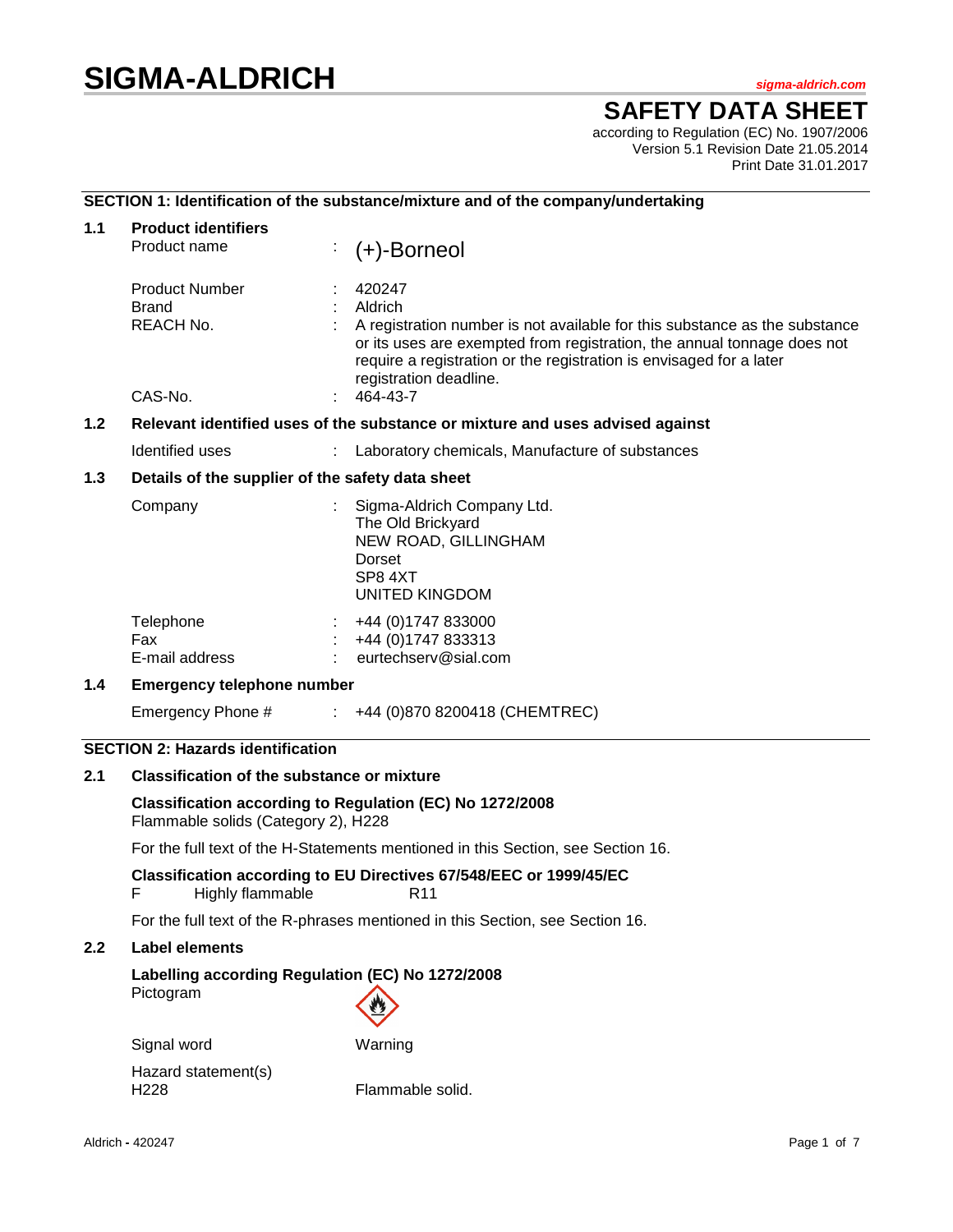P210 Keep away from heat/sparks/open flames/hot surfaces. - No smoking.

Supplemental Hazard **Statements** 

#### **2.3 Other hazards** - none

#### **SECTION 3: Composition/information on ingredients**

#### **3.1 Substances**

| Formula          | $\cdot$ C <sub>10</sub> H <sub>18</sub> O |
|------------------|-------------------------------------------|
| Molecular Weight | : $154.25$ g/mol                          |
| CAS-No.          | 464-43-7                                  |
| EC-No.           | $: 207 - 352 - 6$                         |
|                  |                                           |

No components need to be disclosed according to the applicable regulations.

none

For the full text of the H-Statements and R-Phrases mentioned in this Section, see Section 16

# **SECTION 4: First aid measures**

#### **4.1 Description of first aid measures**

#### **General advice**

Consult a physician. Show this safety data sheet to the doctor in attendance.

#### **If inhaled**

If breathed in, move person into fresh air. If not breathing, give artificial respiration. Consult a physician.

#### **In case of skin contact**

Wash off with soap and plenty of water. Consult a physician.

#### **In case of eye contact**

Flush eyes with water as a precaution.

#### **If swallowed**

Do NOT induce vomiting. Never give anything by mouth to an unconscious person. Rinse mouth with water. Consult a physician.

# **4.2 Most important symptoms and effects, both acute and delayed** The most important known symptoms and effects are described in the labelling (see section 2.2) and/or in section 11

**4.3 Indication of any immediate medical attention and special treatment needed** no data available

# **SECTION 5: Firefighting measures**

# **5.1 Extinguishing media**

**Suitable extinguishing media** Use water spray, alcohol-resistant foam, dry chemical or carbon dioxide.

**5.2 Special hazards arising from the substance or mixture** Carbon oxides

# **5.3 Advice for firefighters**

Wear self contained breathing apparatus for fire fighting if necessary.

# **5.4 Further information**

Use water spray to cool unopened containers.

# **SECTION 6: Accidental release measures**

# **6.1 Personal precautions, protective equipment and emergency procedures**

Avoid dust formation. Avoid breathing vapours, mist or gas. Ensure adequate ventilation. Remove all sources of ignition. Evacuate personnel to safe areas.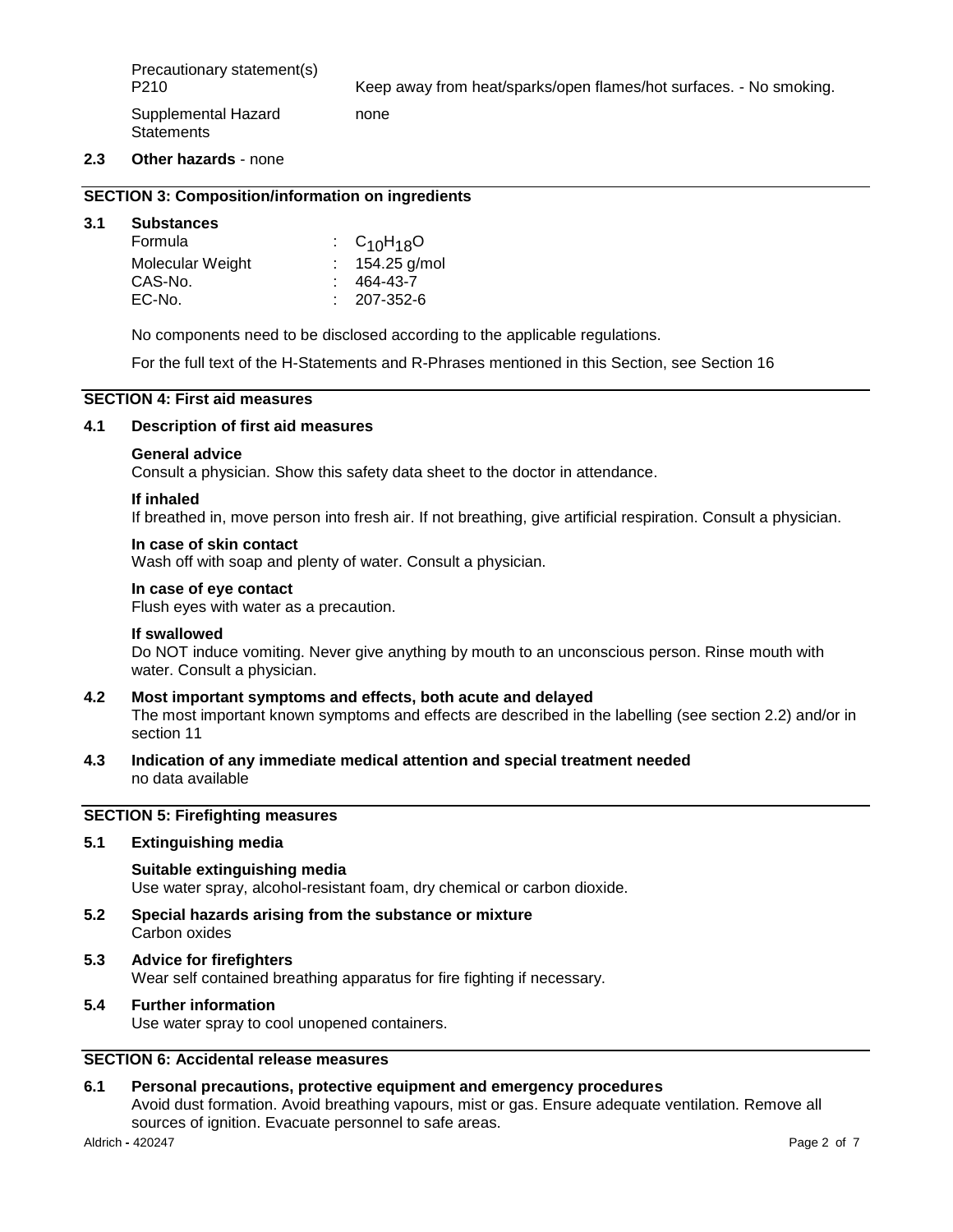For personal protection see section 8.

#### **6.2 Environmental precautions**

Prevent further leakage or spillage if safe to do so. Do not let product enter drains.

# **6.3 Methods and materials for containment and cleaning up**

Sweep up and shovel. Contain spillage, and then collect with an electrically protected vacuum cleaner or by wet-brushing and place in container for disposal according to local regulations (see section 13). Keep in suitable, closed containers for disposal. Contain spillage, pick up with an electrically protected vacuum cleaner or by wet-brushing and transfer to a container for disposal according to local regulations (see section 13).

# **6.4 Reference to other sections**

For disposal see section 13.

# **SECTION 7: Handling and storage**

#### **7.1 Precautions for safe handling**

Avoid formation of dust and aerosols.

Provide appropriate exhaust ventilation at places where dust is formed.Keep away from sources of ignition - No smoking.Take measures to prevent the build up of electrostatic charge. For precautions see section 2.2.

# **7.2 Conditions for safe storage, including any incompatibilities** Store in cool place. Keep container tightly closed in a dry and well-ventilated place.

#### **7.3 Specific end use(s)**

Apart from the uses mentioned in section 1.2 no other specific uses are stipulated

#### **SECTION 8: Exposure controls/personal protection**

#### **8.1 Control parameters**

**Components with workplace control parameters** Contains no substances with occupational exposure limit values.

# **8.2 Exposure controls**

#### **Appropriate engineering controls**

Handle in accordance with good industrial hygiene and safety practice. Wash hands before breaks and at the end of workday.

# **Personal protective equipment**

#### **Eye/face protection**

Safety glasses with side-shields conforming to EN166 Use equipment for eye protection tested and approved under appropriate government standards such as NIOSH (US) or EN 166(EU).

#### **Skin protection**

Handle with gloves. Gloves must be inspected prior to use. Use proper glove removal technique (without touching glove's outer surface) to avoid skin contact with this product. Dispose of contaminated gloves after use in accordance with applicable laws and good laboratory practices. Wash and dry hands.

The selected protective gloves have to satisfy the specifications of EU Directive 89/686/EEC and the standard EN 374 derived from it.

Full contact Material: Nitrile rubber Minimum layer thickness: 0.11 mm Break through time: 480 min Material tested:Dermatril® (KCL 740 / Aldrich Z677272, Size M)

Splash contact Material: Nitrile rubber Minimum layer thickness: 0.11 mm Break through time: 480 min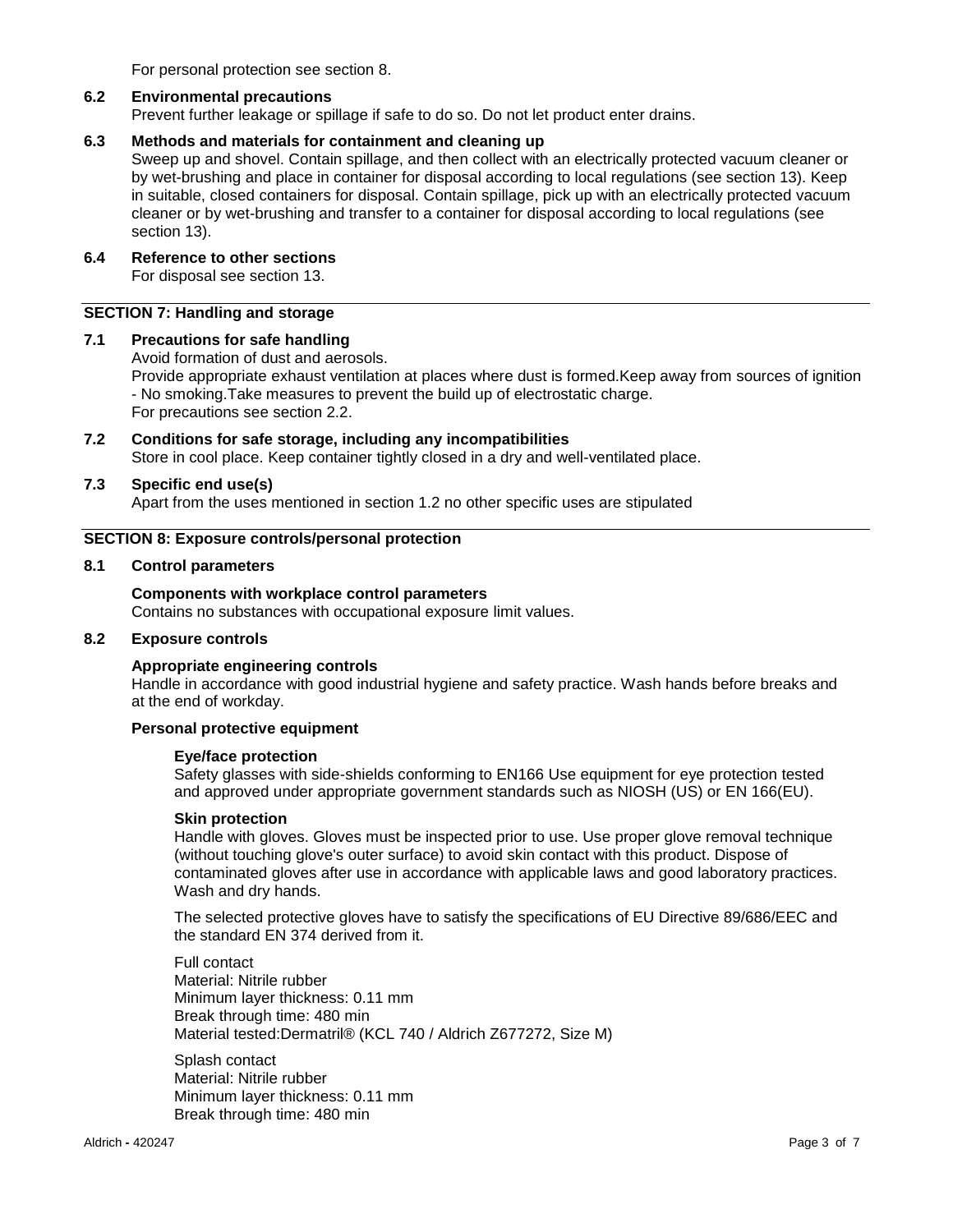Material tested:Dermatril® (KCL 740 / Aldrich Z677272, Size M)

data source: KCL GmbH, D-36124 Eichenzell, phone +49 (0)6659 87300, e-mail sales@kcl.de, test method: EN374

If used in solution, or mixed with other substances, and under conditions which differ from EN 374, contact the supplier of the CE approved gloves. This recommendation is advisory only and must be evaluated by an industrial hygienist and safety officer familiar with the specific situation of anticipated use by our customers. It should not be construed as offering an approval for any specific use scenario.

#### **Body Protection**

Flame retardant antistatic protective clothing, The type of protective equipment must be selected according to the concentration and amount of the dangerous substance at the specific workplace.

#### **Respiratory protection**

Where risk assessment shows air-purifying respirators are appropriate use a full-face particle respirator type N100 (US) or type P3 (EN 143) respirator cartridges as a backup to engineering controls. If the respirator is the sole means of protection, use a full-face supplied air respirator. Use respirators and components tested and approved under appropriate government standards such as NIOSH (US) or CEN (EU).

#### **Control of environmental exposure**

Prevent further leakage or spillage if safe to do so. Do not let product enter drains.

#### **SECTION 9: Physical and chemical properties**

#### **9.1 Information on basic physical and chemical properties**

| a)      | Appearance                                         | Form: crystalline<br>Colour: white                                 |
|---------|----------------------------------------------------|--------------------------------------------------------------------|
| b)      | Odour                                              | no data available                                                  |
| C)      | <b>Odour Threshold</b>                             | no data available                                                  |
| d)      | рH                                                 | no data available                                                  |
| e)      | Melting point/freezing<br>point                    | Melting point/range: 206 - 209 °C                                  |
| f)      | Initial boiling point and<br>boiling range         | no data available                                                  |
| g)      | Flash point                                        | 65 °C - closed cup                                                 |
| h)      | Evapouration rate                                  | no data available                                                  |
| i)      | Flammability (solid, gas)                          | The substance or mixture is a flammable solid with the category 2. |
| j)      | Upper/lower<br>flammability or<br>explosive limits | no data available                                                  |
| k)      | Vapour pressure                                    | no data available                                                  |
| $\vert$ | Vapour density                                     | no data available                                                  |
| m)      | <b>Relative density</b>                            | no data available                                                  |
| n)      | Water solubility                                   | no data available                                                  |
| $\circ$ | Partition coefficient: n-<br>octanol/water         | no data available                                                  |
| p)      | Auto-ignition<br>temperature                       | no data available                                                  |
| q)      | Decomposition<br>temperature                       | no data available                                                  |
| r)      | Viscosity                                          | no data available                                                  |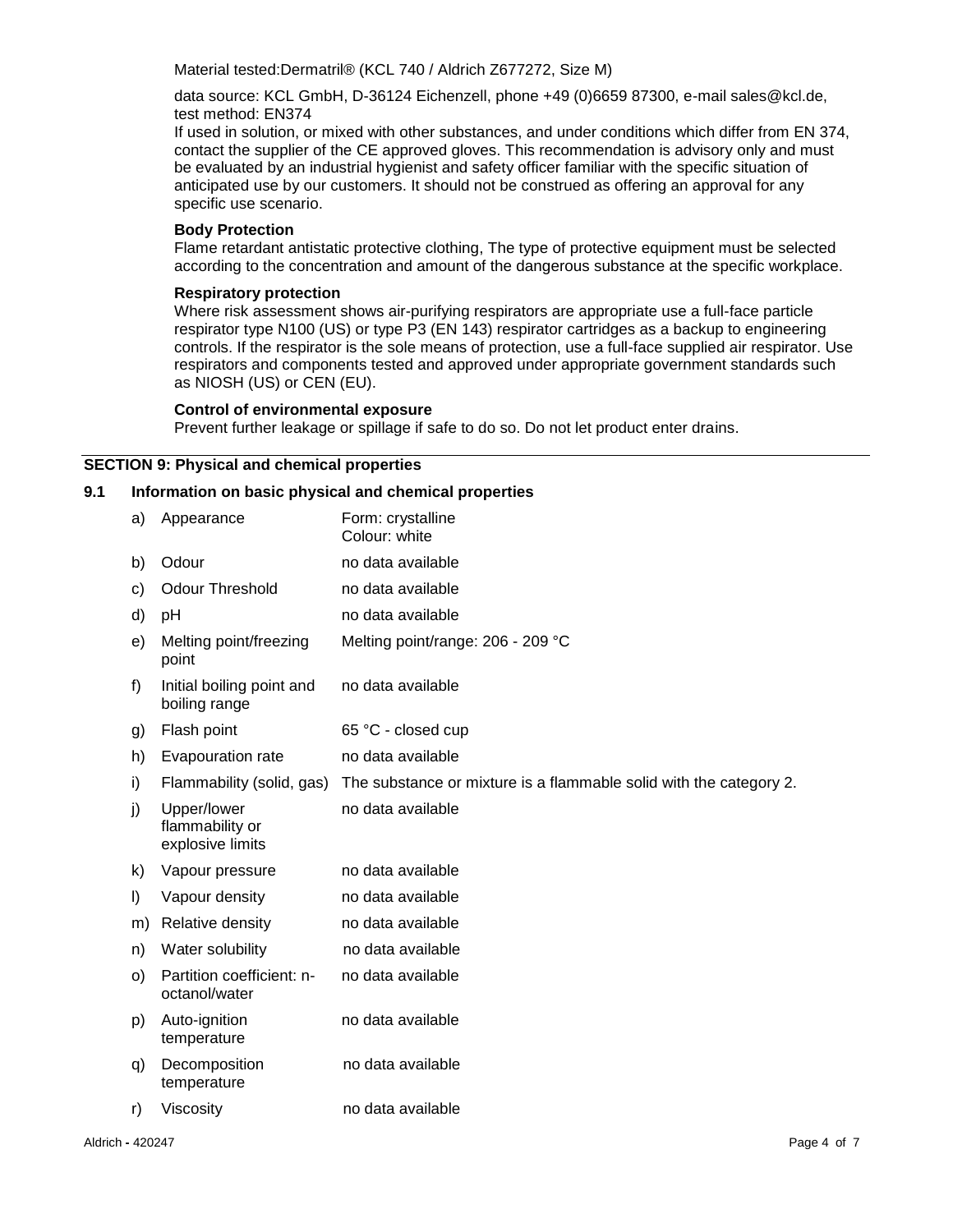- s) Explosive properties no data available
- t) Oxidizing properties no data available
- **9.2 Other safety information** no data available

#### **SECTION 10: Stability and reactivity**

- **10.1 Reactivity** no data available
- **10.2 Chemical stability** Stable under recommended storage conditions.
- **10.3 Possibility of hazardous reactions** no data available
- **10.4 Conditions to avoid** Heat, flames and sparks. Extremes of temperature and direct sunlight.
- **10.5 Incompatible materials** Strong oxidizing agents
- **10.6 Hazardous decomposition products** Other decomposition products - no data available In the event of fire: see section 5

#### **SECTION 11: Toxicological information**

#### **11.1 Information on toxicological effects**

**Acute toxicity** LD50 Oral - rat - 5,800 mg/kg

**Skin corrosion/irritation** no data available

**Serious eye damage/eye irritation** no data available

**Respiratory or skin sensitisation** no data available

**Germ cell mutagenicity** no data available

#### **Carcinogenicity**

IARC: No component of this product present at levels greater than or equal to 0.1% is identified as probable, possible or confirmed human carcinogen by IARC.

# **Reproductive toxicity**

no data available

**Specific target organ toxicity - single exposure**

no data available

#### **Specific target organ toxicity - repeated exposure** no data available

**Aspiration hazard** no data available

**Additional Information** RTECS: ED7060000

To the best of our knowledge, the chemical, physical, and toxicological properties have not been thoroughly investigated.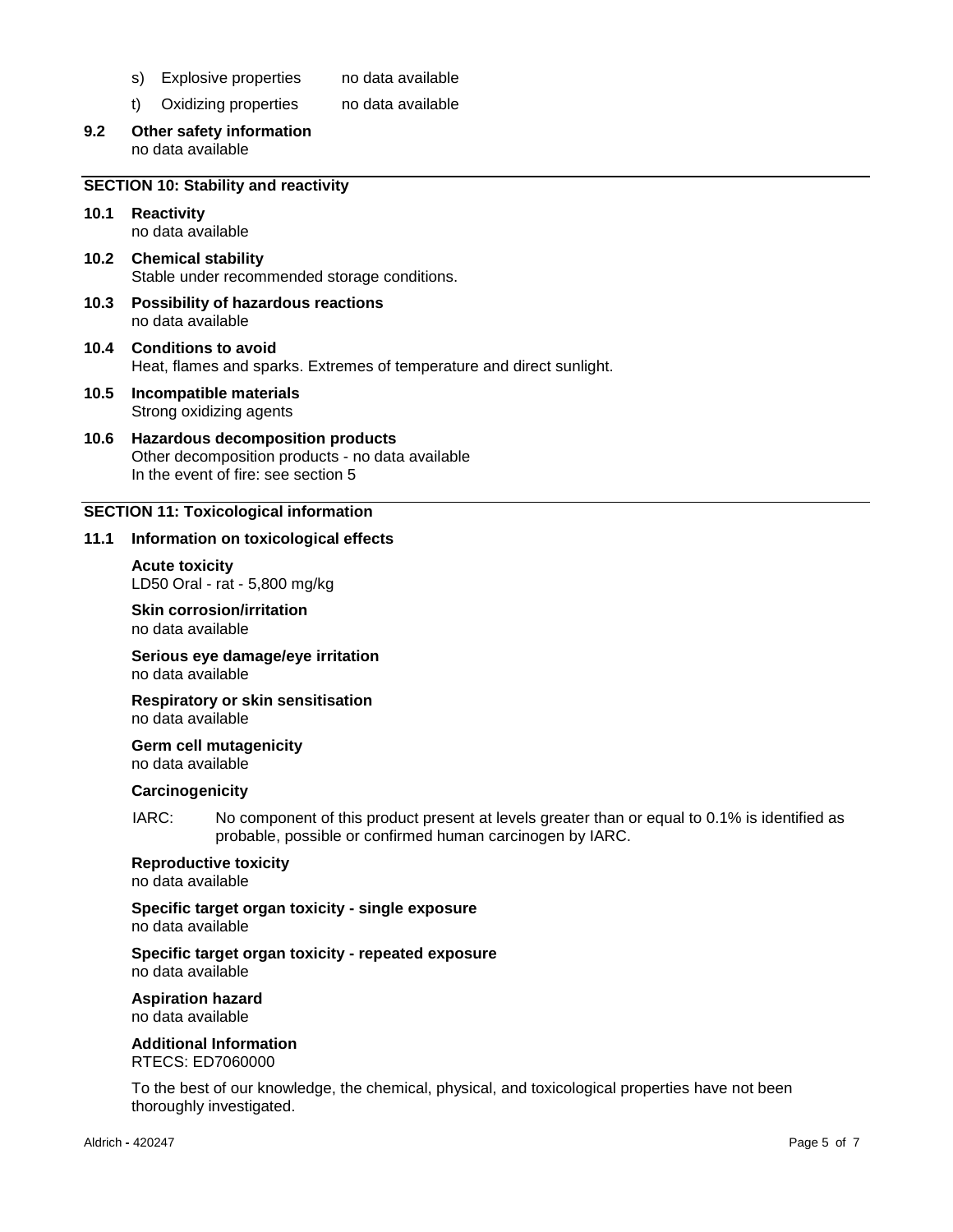# **SECTION 12: Ecological information**

- **12.1 Toxicity** no data available
- **12.2 Persistence and degradability** no data available
- **12.3 Bioaccumulative potential** no data available
- **12.4 Mobility in soil** no data available
- **12.5 Results of PBT and vPvB assessment** PBT/vPvB assessment not available as chemical safety assessment not required/not conducted

#### **12.6 Other adverse effects**

no data available

# **SECTION 13: Disposal considerations**

# **13.1 Waste treatment methods**

#### **Product**

Burn in a chemical incinerator equipped with an afterburner and scrubber but exert extra care in igniting as this material is highly flammable. Offer surplus and non-recyclable solutions to a licensed disposal company.

#### **Contaminated packaging**

Dispose of as unused product.

# **SECTION 14: Transport information**

| 14.1 | UN number<br>ADR/RID: 1312      |                                                                               | <b>IMDG: 1312</b>         | <b>IATA: 1312</b> |
|------|---------------------------------|-------------------------------------------------------------------------------|---------------------------|-------------------|
| 14.2 | ADR/RID:<br>IMDG:<br>IATA:      | UN proper shipping name<br><b>BORNEOL</b><br><b>BORNEOL</b><br><b>Borneol</b> |                           |                   |
| 14.3 | ADR/RID: 4.1                    | Transport hazard class(es)                                                    | IMDG: 4.1                 | <b>IATA: 4.1</b>  |
| 14.4 | Packaging group<br>ADR/RID: III |                                                                               | IMDG: III                 | IATA: III         |
| 14.5 | ADR/RID: no                     | <b>Environmental hazards</b>                                                  | IMDG Marine pollutant: no | IATA: no          |
| 14.6 | no data available               | Special precautions for user                                                  |                           |                   |

# **SECTION 15: Regulatory information**

This safety datasheet complies with the requirements of Regulation (EC) No. 1907/2006.

#### **15.1 Safety, health and environmental regulations/legislation specific for the substance or mixture**

no data available

# **15.2 Chemical Safety Assessment**

For this product a chemical safety assessment was not carried out